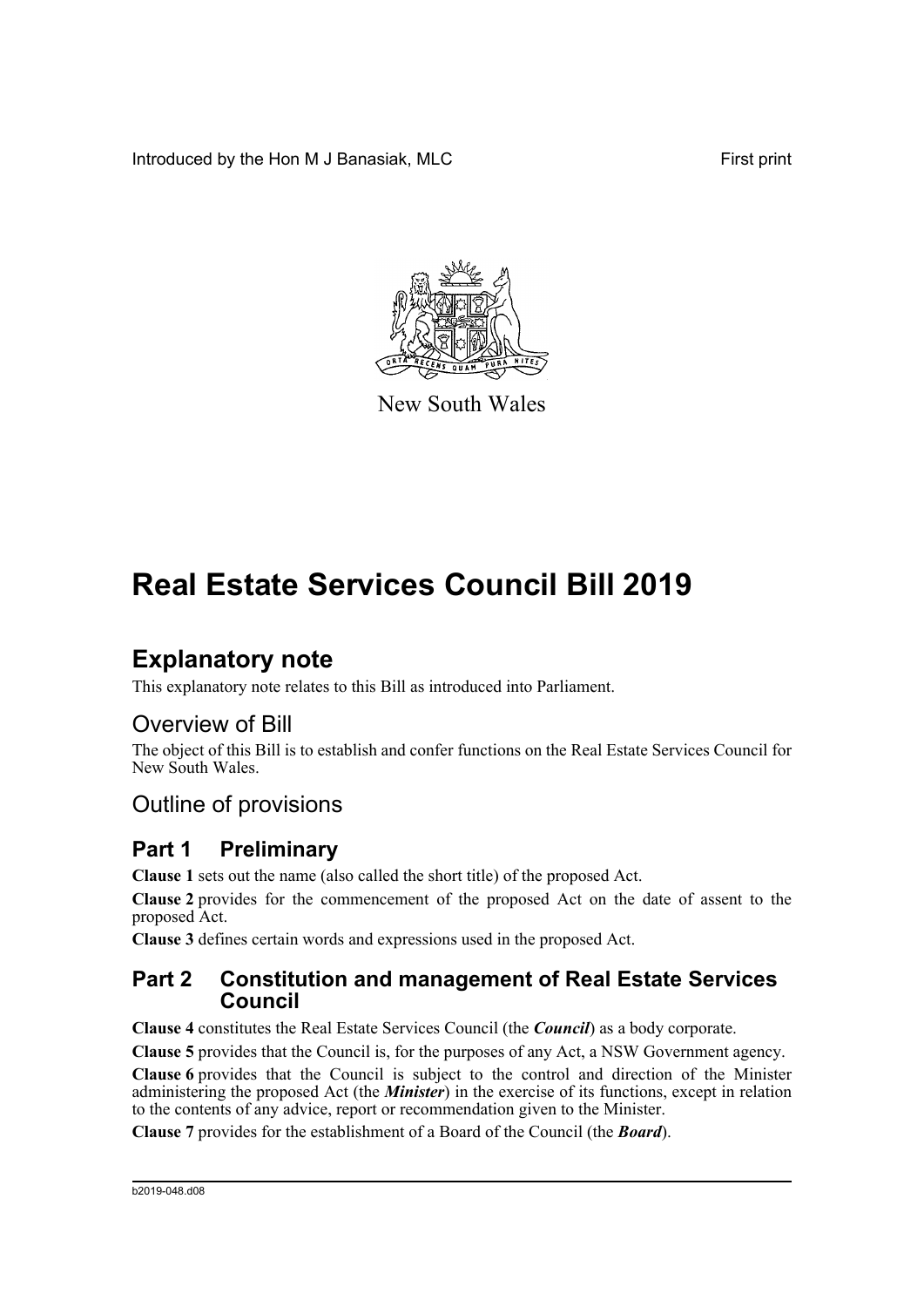The Board is to consist of the following members—

- (a) 1 person appointed by the Minister as the Chairperson of the Board,
- (b) 1 person appointed by the Minister from a panel of 3 persons nominated by the Owners Corporation Network of Australia Ltd,
- (c) 1 person appointed by the Minister from a panel of 3 persons nominated by the Australian Consumers' Association,
- (d) 3 persons appointed by the Minister from a panel of 5 persons nominated by The Real Estate Institute of New South Wales Limited,
- (e) 1 person appointed by the Minister from a panel of 3 persons nominated by the Australian Livestock and Property Agents Association Ltd,
- (f) 1 person appointed by the Minister from a panel of 3 persons nominated by the Head of School, School of Built Environment, Faculty of Design, Architecture and Building, University of Technology Sydney (after consulting with the senior members of that school),
- (g) the Real Estate Services Commissioner.

**Clause 8** enables the Board to may establish other committees to assist it in connection with the exercise of any of its functions. The members of a committee need not be members of the Board.

**Clause 9** provides for the appointment of a Real Estate Services Commissioner (the *Commissioner*) by the Governor, on the recommendation of the Council (other than an incumbent Commissioner). Any act, matter or thing done in the name of, or on behalf of, the Council by the Commissioner is taken to have been done by the Council.

**Clause 10** allows staff to be employed in the Public Service to enable the Council to exercise its functions.

# **Part 3 Objects and functions of Real Estate Services Council**

**Clause 11** sets out the objects of the Council, being—

- (a) to promote appropriate standards of conduct and competency for agents, and
- (b) to protect the interests of persons who deal with agents, and
- (c) to facilitate the resolution of disputes between agents and persons who deal with them.

The Council is to exercise its functions with a view to achieving these objects.

**Clause 12** sets out the functions of the Council, being—

- (a) to provide advice, reports or recommendations to the Minister relating to the following—
	- (i) the business of agents,
	- (ii) the education, training and continuing professional development of agents,
	- (iii) consumer protection,
	- (iv) any other matter requested by the Minister, and
- (b) to provide public information and guidance programs, and
- (c) other functions conferred or imposed on it by or under the proposed Act or any other Act.

## **Part 4 Miscellaneous**

**Clause 13** deals with the recovery of amounts due to the Council.

**Clause 14** deals with the service of documents.

**Clause 15** protects persons involved in the administration of the proposed Act from personal liability if acting in good faith.

**Clause 16** enables the Council and the Commissioner to delegate their functions to specified other persons.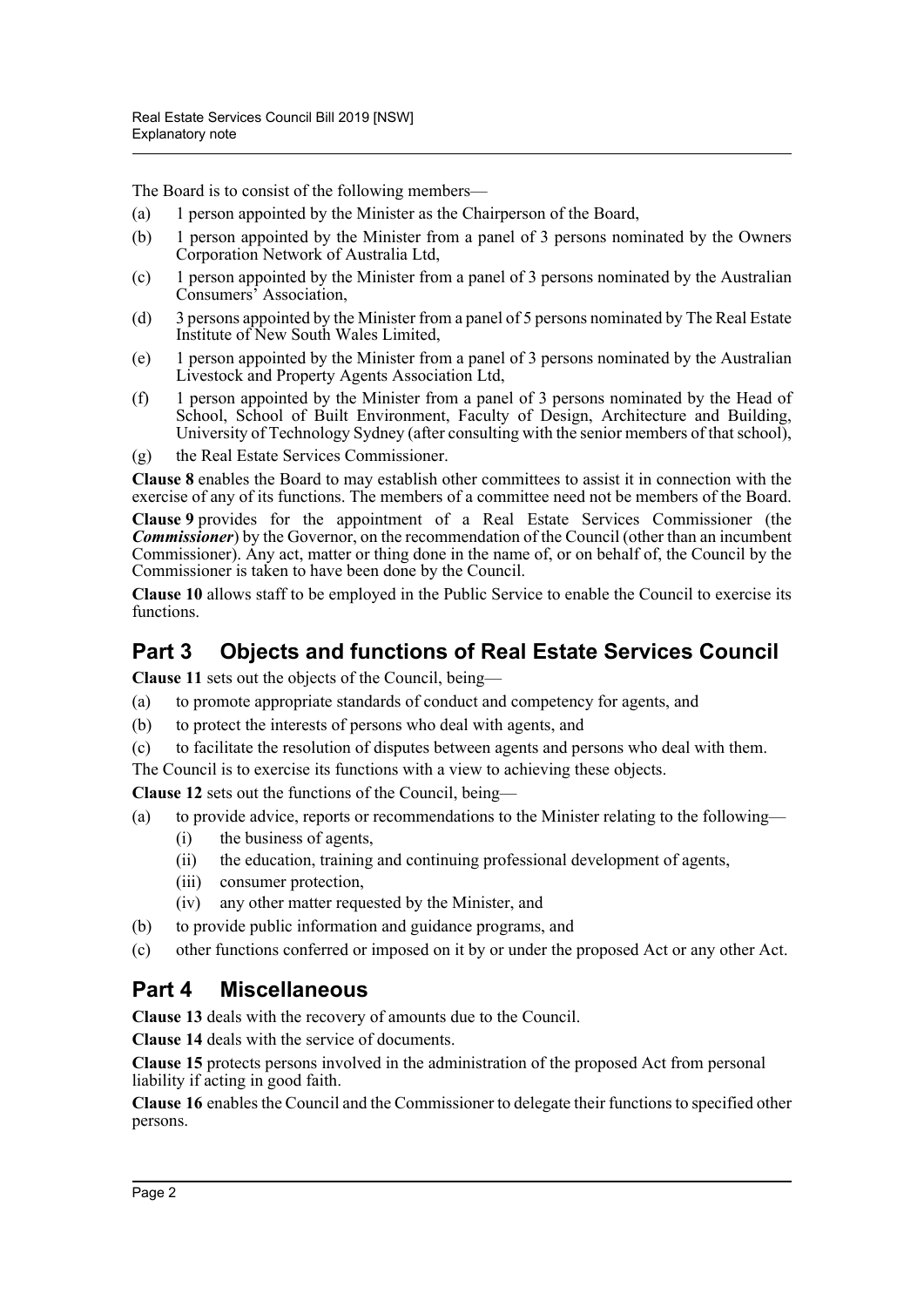**Clause 17** makes it an offence for a person to disclose information obtained in connection with the administration or execution of the proposed Act except in certain circumstances. The maximum penalty is 20 penalty units (currently, \$2,200).

**Clause 18** provides that proceedings for an offence under the proposed Act may be dealt with summarily before the Local Court.

**Clause 19** enables the Governor to make regulations for the purposes of the proposed Act.

## **Schedule 1 Savings, transitional and other provisions**

**Schedule 1** contains savings, transitional and other provisions consequent on the enactment of the proposed Act.

## **Schedule 2 Constitution and procedure of Board**

**Schedule 2** sets out the provisions relating to the appointed members of the Board, including their appointment, term of office and vacancy and removal. The Schedule also deals with the procedure of meetings of the Board.

### **Schedule 3 Provisions relating to Real Estate Services Commissioner**

**Schedule 3** contains provisions relating to the office of Commissioner, including provisions dealing with the term of office, vacancy and removal from that office. The Schedule also makes provision for an Acting Commissioner.

## **Schedule 4 Amendment of Acts**

**Schedule 4** makes amendments to the following Acts—

- (a) the *Property, Stock and Business Agents Act 2002* to give the Council certain functions under that Act currently exercised by the Commissioner for Fair Trading,
- (b) the *Statutory and Other Offices Remuneration Act 1975* regarding the determination of the remuneration of the Commissioner.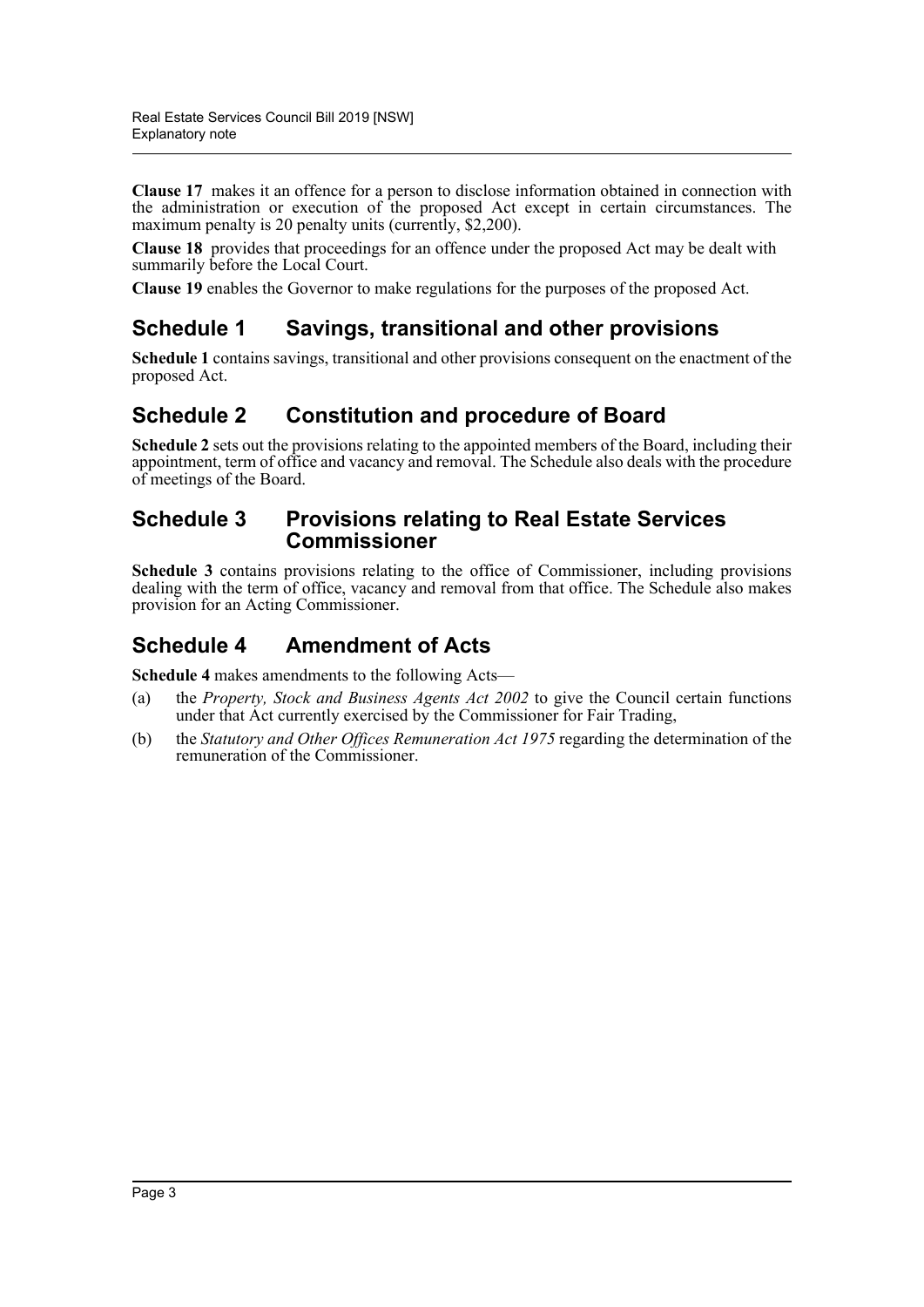Introduced by the Hon M J Banasiak, MLC First print



New South Wales

# **Real Estate Services Council Bill 2019**

# **Contents**

|        |                   |                                                                    | Page                      |
|--------|-------------------|--------------------------------------------------------------------|---------------------------|
| Part 1 |                   | <b>Preliminary</b>                                                 |                           |
|        | 1                 | Name of Act                                                        | 2                         |
|        | 2                 | Commencement                                                       | $\overline{2}$            |
|        | 3                 | Definitions                                                        | $\overline{2}$            |
| Part 2 |                   | <b>Constitution and management of Real Estate Services Council</b> |                           |
|        | 4                 | <b>Constitution of Council</b>                                     | 3                         |
|        | 5                 | <b>Status of Council</b>                                           | 3                         |
|        | 6                 | Ministerial control                                                | $\ensuremath{\mathsf{3}}$ |
|        | 7                 | <b>Board of Council</b>                                            | $\ensuremath{\mathsf{3}}$ |
|        | 8                 | Other committees of Council                                        | $\mathsf 3$               |
|        | 9                 | <b>Real Estate Services Commissioner</b>                           | 3                         |
|        | 10 <sup>1</sup>   | Staff                                                              | $\overline{4}$            |
| Part 3 |                   | <b>Objects and functions of Real Estate Services Council</b>       |                           |
|        | 11                | <b>Object of Council</b>                                           | 5                         |
|        | $12 \overline{ }$ | <b>Functions of Council</b>                                        | 5                         |
| Part 4 |                   | <b>Miscellaneous</b>                                               |                           |
|        | 13                | Recovery of amounts due to Council                                 | 6                         |
|        | 14                | Service of documents                                               | 6                         |
|        |                   |                                                                    |                           |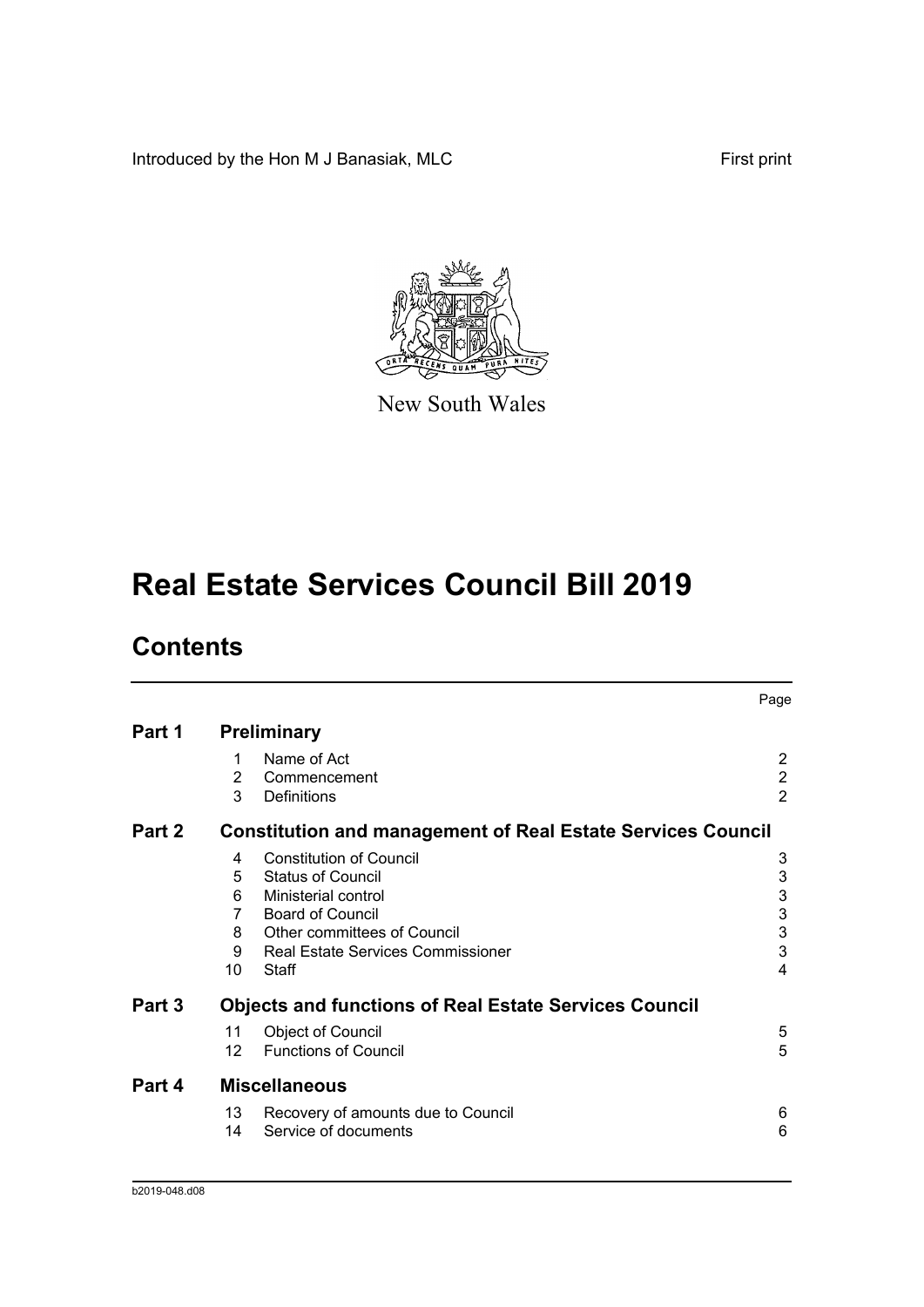|                   |    |                                                                 | Page |
|-------------------|----|-----------------------------------------------------------------|------|
|                   | 15 | Personal liability                                              | 6    |
|                   | 16 | Delegation                                                      | 6    |
|                   | 17 | Disclosure of information                                       |      |
|                   | 18 | Nature of proceedings for offences                              |      |
|                   | 19 | Regulations                                                     |      |
| <b>Schedule 1</b> |    | Savings, transitional and other provisions                      | 8    |
| <b>Schedule 2</b> |    | <b>Constitution and procedure of Board</b>                      | 9    |
| <b>Schedule 3</b> |    | <b>Provisions relating to Real Estate Services Commissioner</b> | 13   |
| Schedule 4        |    | <b>Amendment of Acts</b>                                        | 15   |
|                   |    |                                                                 |      |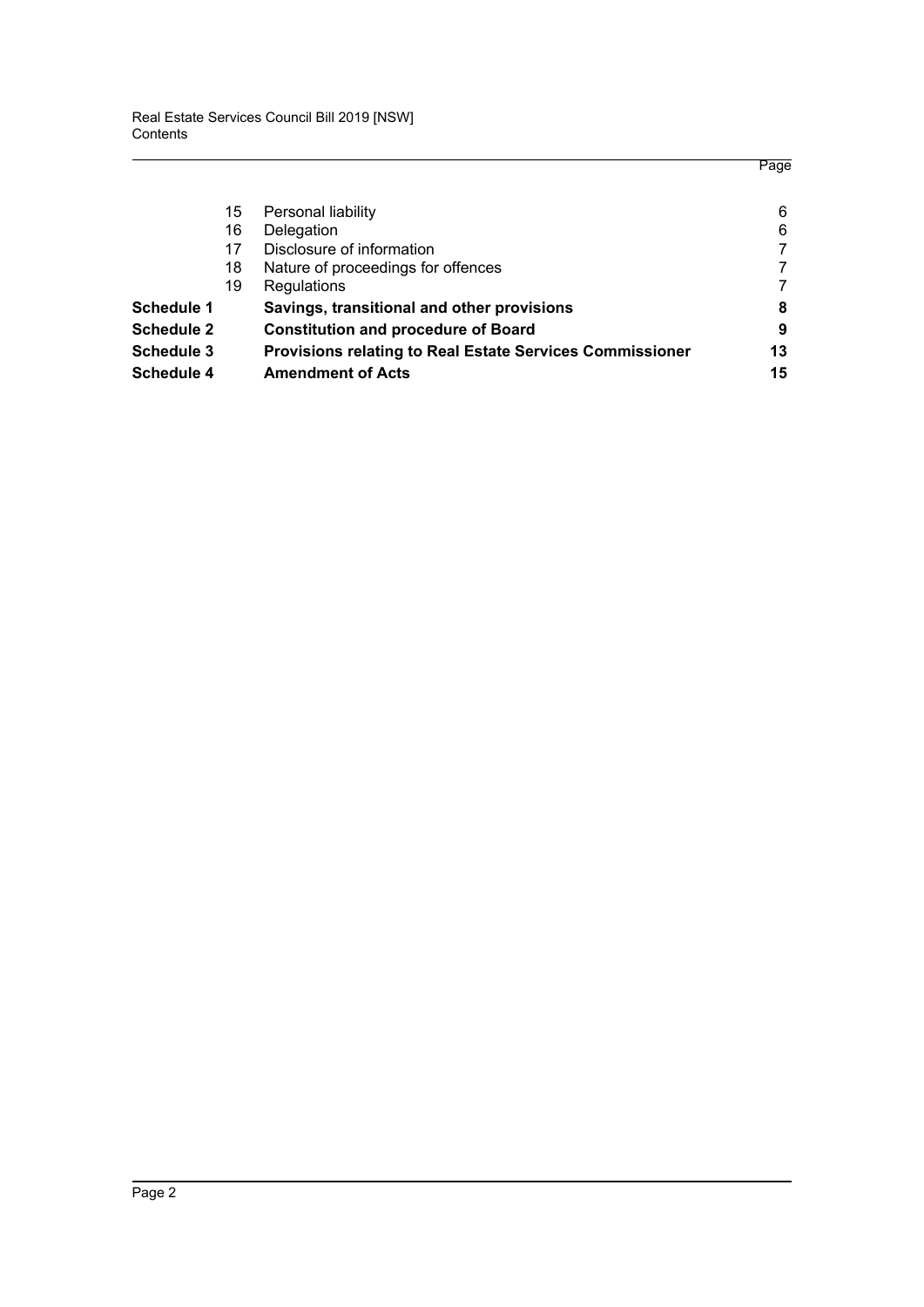

New South Wales

# **Real Estate Services Council Bill 2019**

No , 2019

### **A Bill for**

An Act to constitute and confer functions on the Real Estate Services Council; and for related purposes.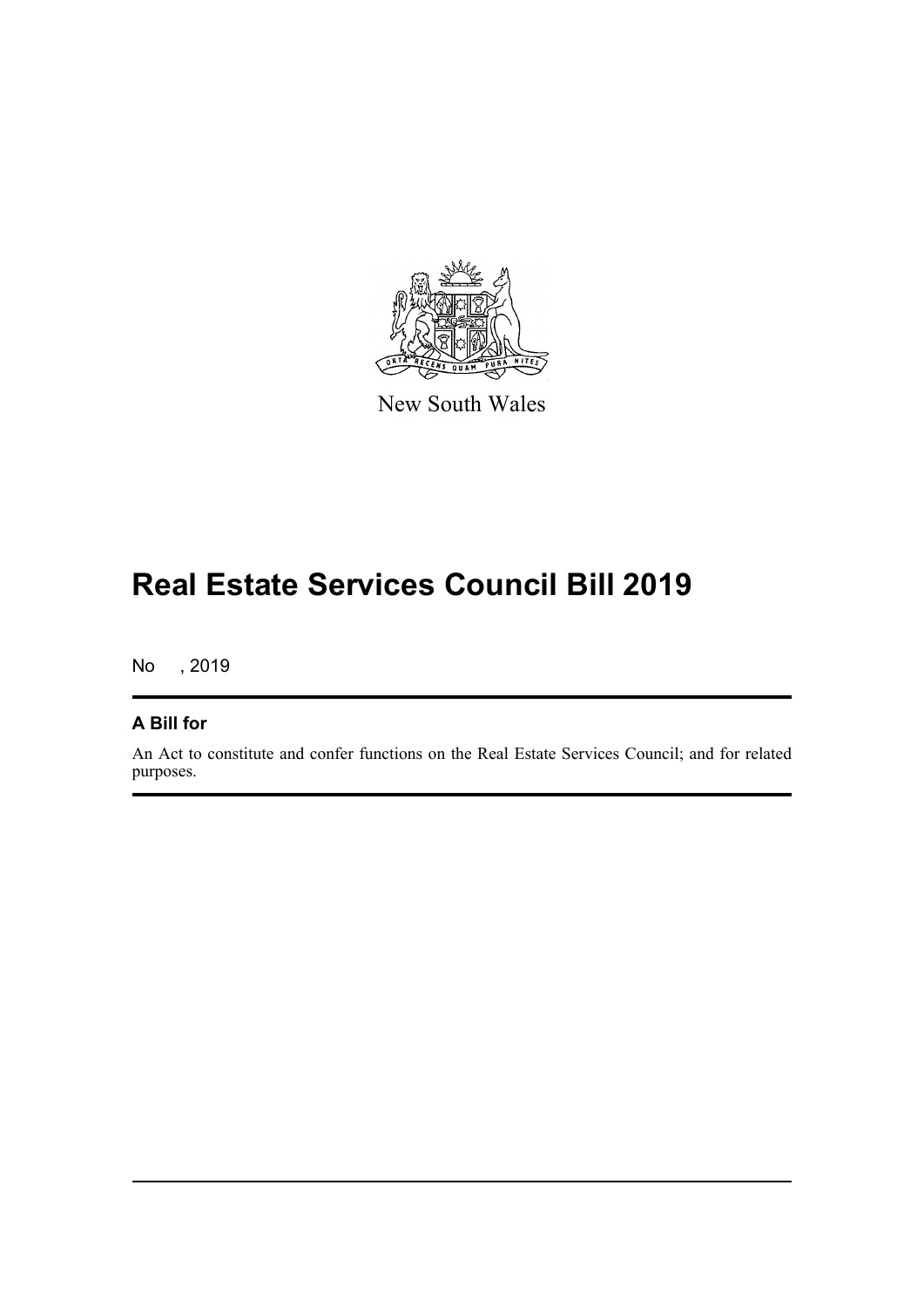<span id="page-6-3"></span><span id="page-6-2"></span><span id="page-6-1"></span><span id="page-6-0"></span>

|                              | The Legislature of New South Wales enacts- |                                                                                                                                            |          |
|------------------------------|--------------------------------------------|--------------------------------------------------------------------------------------------------------------------------------------------|----------|
| <b>Preliminary</b><br>Part 1 |                                            | $\overline{2}$                                                                                                                             |          |
|                              |                                            | <b>Name of Act</b>                                                                                                                         | 3        |
|                              |                                            | This Act is the Real Estate Services Council Act 2019.                                                                                     | 4        |
| $\mathbf{2}$                 |                                            | <b>Commencement</b>                                                                                                                        | 5        |
|                              |                                            | This Act commences on the date of assent to this Act.                                                                                      | 6        |
| 3                            |                                            | <b>Definitions</b>                                                                                                                         | 7        |
|                              | (1)                                        | In this $Act$ —                                                                                                                            | 8        |
|                              |                                            | <b>agent</b> has the same meaning as in the <i>Property</i> , <i>Stock and Business Agents Act 2002</i> .                                  | 9        |
|                              |                                            | <b>Board</b> means the Board of the Council established under this Act.                                                                    | 10       |
|                              |                                            | <b>Commissioner</b> means the Real Estate Services Commissioner appointed under this<br>Act.                                               | 11<br>12 |
|                              |                                            | <b>Council</b> means the Real Estate Services Council constituted under this Act.                                                          | 13       |
|                              |                                            | <i>function</i> includes a power, authority or duty, and <i>exercise</i> a function includes<br>perform a duty.                            | 14<br>15 |
|                              |                                            | Note. The Interpretation Act 1987 contains definitions and other provisions that affect the<br>interpretation and application of this Act. | 16<br>17 |
|                              | (2)                                        | Notes included in this Act do not form part of this Act.                                                                                   | 18       |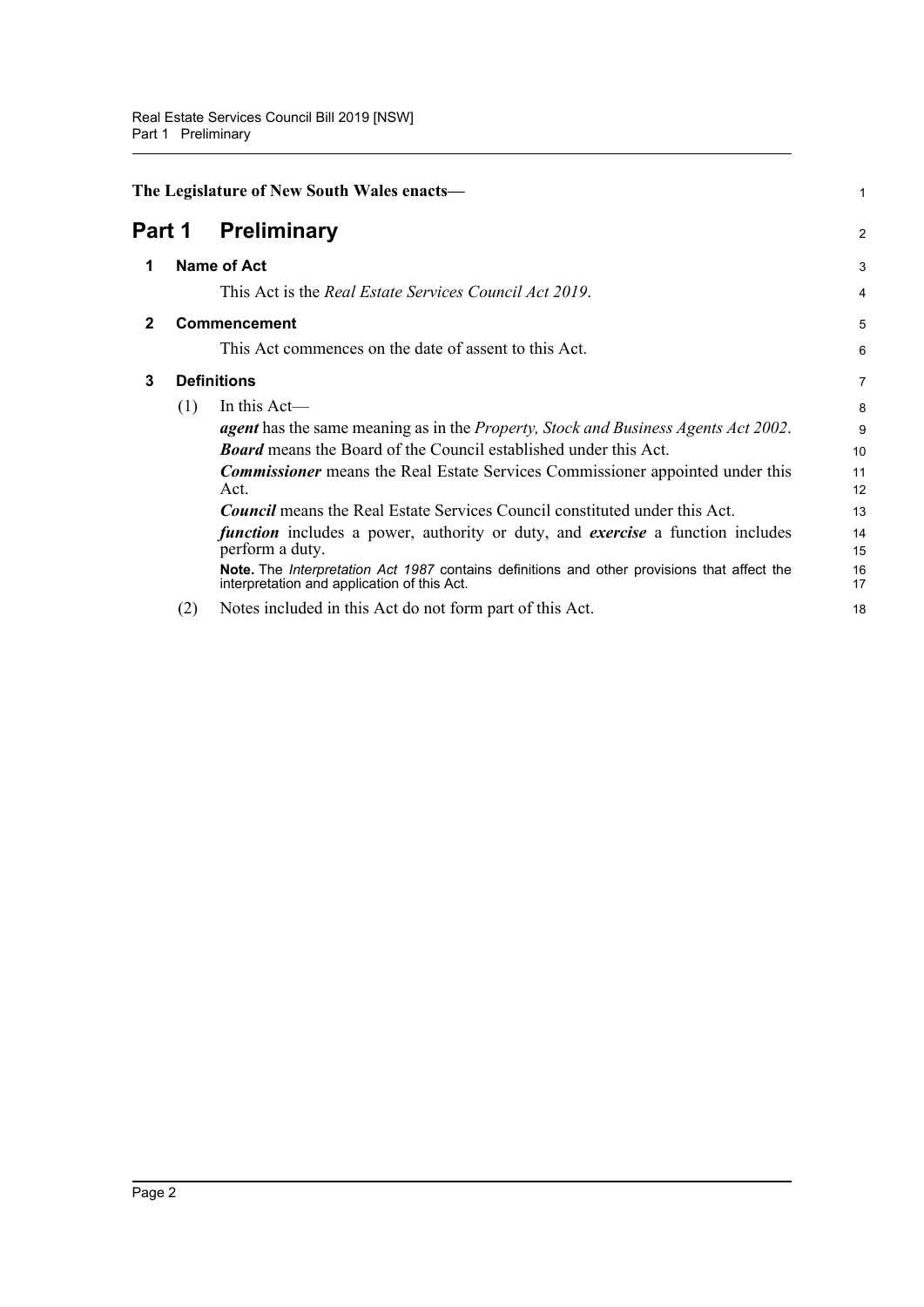<span id="page-7-6"></span><span id="page-7-5"></span><span id="page-7-4"></span><span id="page-7-3"></span><span id="page-7-2"></span><span id="page-7-1"></span><span id="page-7-0"></span>

| Part 2 |     | <b>Constitution and management of Real Estate Services</b><br><b>Council</b>                                                                                                                                                                                                        |                      |  |
|--------|-----|-------------------------------------------------------------------------------------------------------------------------------------------------------------------------------------------------------------------------------------------------------------------------------------|----------------------|--|
| 4      |     | <b>Constitution of Council</b>                                                                                                                                                                                                                                                      | З                    |  |
|        |     | There is constituted by this Act a body corporate with the corporate name of the Real<br>Estate Services Council.                                                                                                                                                                   | 4<br>ć               |  |
| 5      |     | <b>Status of Council</b>                                                                                                                                                                                                                                                            | Е                    |  |
|        |     | The Council is, for the purposes of any Act, a NSW Government agency.                                                                                                                                                                                                               | 7                    |  |
| 6      |     | <b>Ministerial control</b>                                                                                                                                                                                                                                                          | ε                    |  |
|        |     | The Council is subject to the control and direction of the Minister in the exercise of<br>its functions, except in relation to the contents of any advice, report or<br>recommendation given to the Minister.                                                                       | ς<br>10<br>11        |  |
| 7      |     | <b>Board of Council</b>                                                                                                                                                                                                                                                             | 12                   |  |
|        | (1) | There is to be a Board of the Council.                                                                                                                                                                                                                                              | 13                   |  |
|        | (2) | The Board is to consist of the following members—                                                                                                                                                                                                                                   | 14                   |  |
|        |     | 1 person appointed by the Minister as the Chairperson of the Board,<br>(a)                                                                                                                                                                                                          | 15                   |  |
|        |     | (b)<br>1 person appointed by the Minister from a panel of 3 persons nominated by the<br>Owners Corporation Network of Australia Ltd,                                                                                                                                                | 16<br>17             |  |
|        |     | 1 person appointed by the Minister from a panel of 3 persons nominated by the<br>(c)<br>Australian Consumers' Association,                                                                                                                                                          | 18<br>1 <sup>c</sup> |  |
|        |     | 3 persons appointed by the Minister from a panel of 5 persons nominated by<br>(d)<br>The Real Estate Institute of New South Wales Limited,                                                                                                                                          | 20<br>21             |  |
|        |     | 1 person appointed by the Minister from a panel of 3 persons nominated by the<br>(e)<br>Australian Livestock and Property Agents Association Ltd,                                                                                                                                   | 22<br>23             |  |
|        |     | 1 person appointed by the Minister from a panel of 3 persons nominated by the<br>(f)<br>Head of School, School of Built Environment, Faculty of Design, Architecture<br>and Building, University of Technology Sydney (after consulting with the<br>senior members of that school), | 24<br>25<br>26<br>27 |  |
|        |     | the Commissioner.<br>(g)                                                                                                                                                                                                                                                            | 28                   |  |
|        |     | Note. Schedule 2 sets out the provisions relating to the members and procedure of the Board.                                                                                                                                                                                        | 29                   |  |
| 8      |     | <b>Other committees of Council</b>                                                                                                                                                                                                                                                  | 30                   |  |
|        | (1) | The Board may establish other committees to assist it in connection with the exercise<br>of any of its functions.                                                                                                                                                                   | 31<br>32             |  |
|        | (2) | The members of a committee need not be members of the Board.                                                                                                                                                                                                                        | 33                   |  |
|        | (3) | The procedure for the calling of meetings of a committee and for the conduct of<br>business at those meetings is to be as determined by the Council or (subject to any<br>determination of the Council) by the committee.                                                           | 34<br>35<br>36       |  |
| 9      |     | <b>Real Estate Services Commissioner</b>                                                                                                                                                                                                                                            | 37                   |  |
|        | (1) | The Governor, on the recommendation of the Council (other than an incumbent<br>Commissioner), may appoint a Real Estate Services Commissioner.                                                                                                                                      | 38<br>39             |  |
|        | (2) | The Commissioner is responsible for the day to day management of the affairs of the<br>Council in accordance with the policies and general directions of the Board.                                                                                                                 | 40<br>41             |  |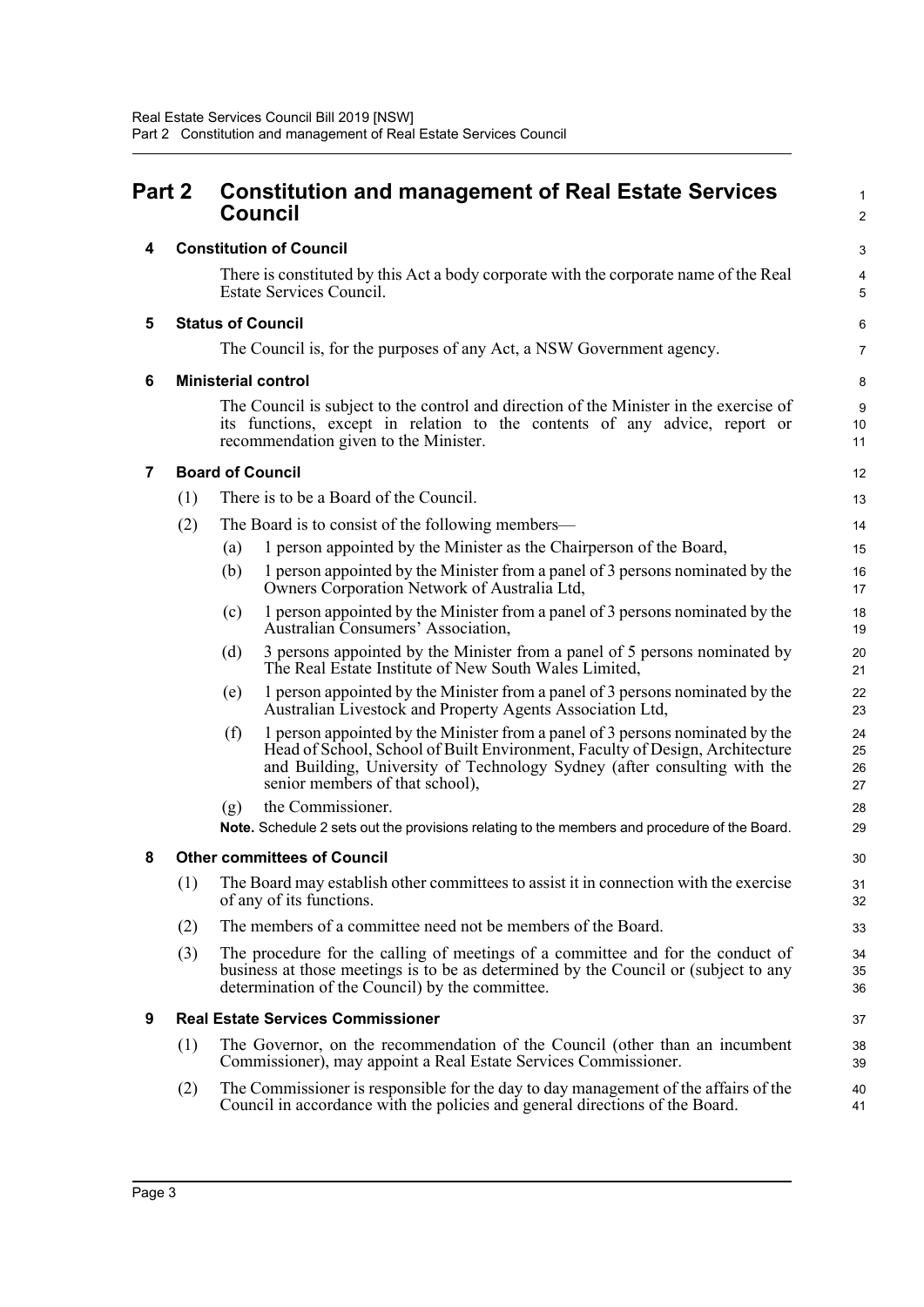(3) Any act, matter or thing done in the name of, or on behalf of, the Council by the Commissioner is taken to have been done by the Council. **Note.** Schedule 3 sets out further provisions relating to the Commissioner.

#### <span id="page-8-0"></span>**10 Staff**

Persons may be employed in the Public Service under the *Government Sector Employment Act 2013* to enable the Council to exercise its functions.

**Note.** Section 59 of the *Government Sector Employment Act 2013* provides that the persons so employed (or whose services the Council makes use of) may be referred to as officers or employees, or members of staff, of the Council. Section 47A of the *Constitution Act 1902* precludes the Council from employing staff.

10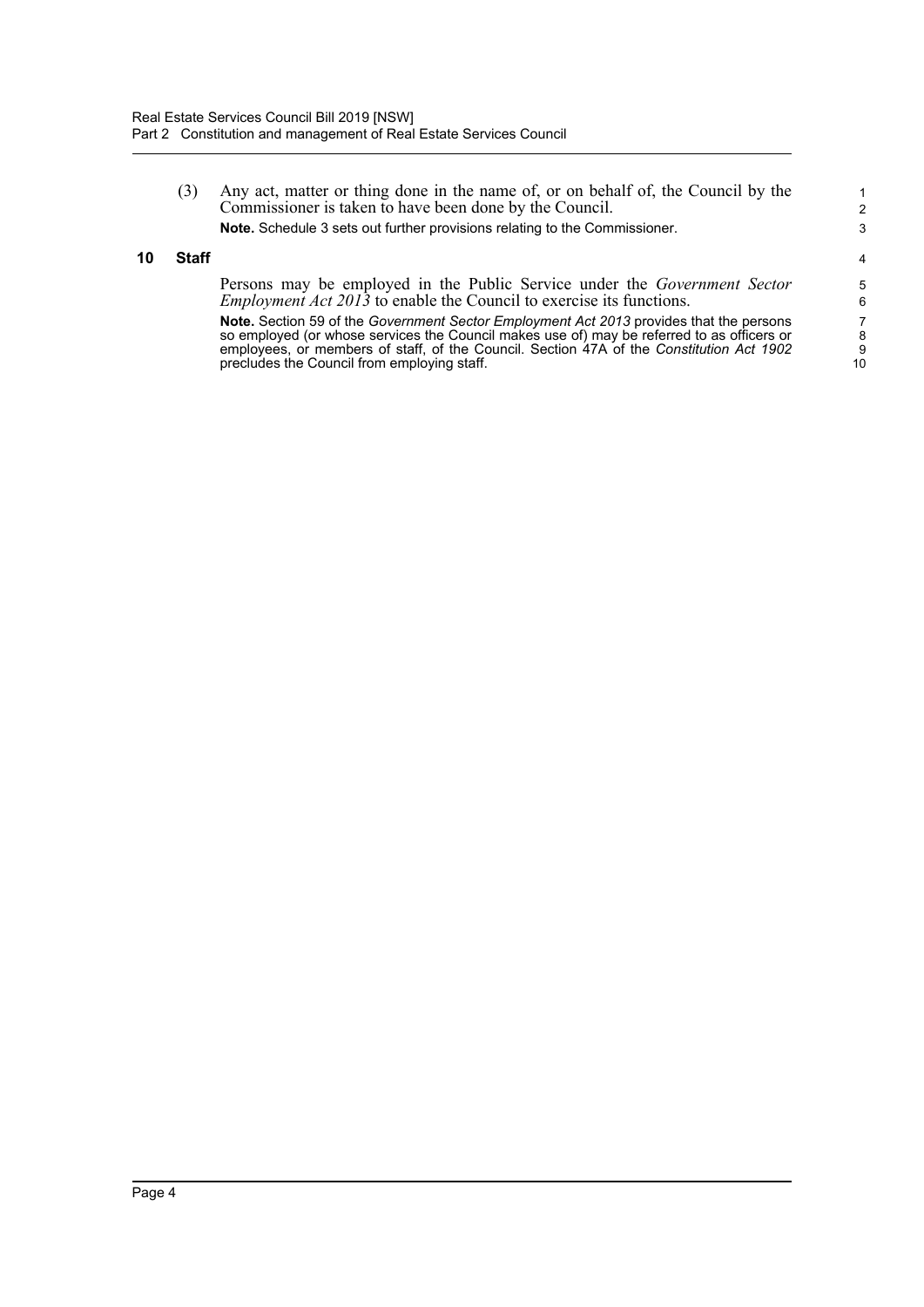<span id="page-9-2"></span><span id="page-9-1"></span><span id="page-9-0"></span>

| Part 3  |     | <b>Objects and functions of Real Estate Services Council</b>                                       | 1                   |  |
|---------|-----|----------------------------------------------------------------------------------------------------|---------------------|--|
| 11      |     | <b>Object of Council</b>                                                                           |                     |  |
|         | (1) | The objects of the Council are as follows—                                                         | 3                   |  |
|         |     | to promote appropriate standards of conduct and competency for agents,<br>(a)                      | 4                   |  |
|         |     | to protect the interests of persons who deal with agents,<br>(b)                                   | 5                   |  |
|         |     | to facilitate the resolution of disputes between agents and persons who deal<br>(c)<br>with them.  | 6<br>$\overline{7}$ |  |
|         | (2) | The Council is to exercise its functions with a view to achieving these objects.                   | 8                   |  |
| $12 \,$ |     | <b>Functions of Council</b>                                                                        | 9                   |  |
|         |     | The Council has the following functions-                                                           | 10                  |  |
|         |     | to provide advice, reports or recommendations to the Minister relating to the<br>(a)<br>following— | 11<br>12            |  |
|         |     | the business of agents,<br>(i)                                                                     | 13                  |  |
|         |     | the education, training and continuing professional development of<br>(i)<br>agents,               | 14<br>15            |  |
|         |     | consumer protection,<br>(iii)                                                                      | 16                  |  |
|         |     | any other matter requested by the Minister,<br>(iv)                                                | 17                  |  |
|         |     | to provide public information and guidance programs,<br>(b)                                        | 18                  |  |
|         |     | other functions as are conferred or imposed on it by or under this or any other<br>(c)<br>Act.     | 19<br>20            |  |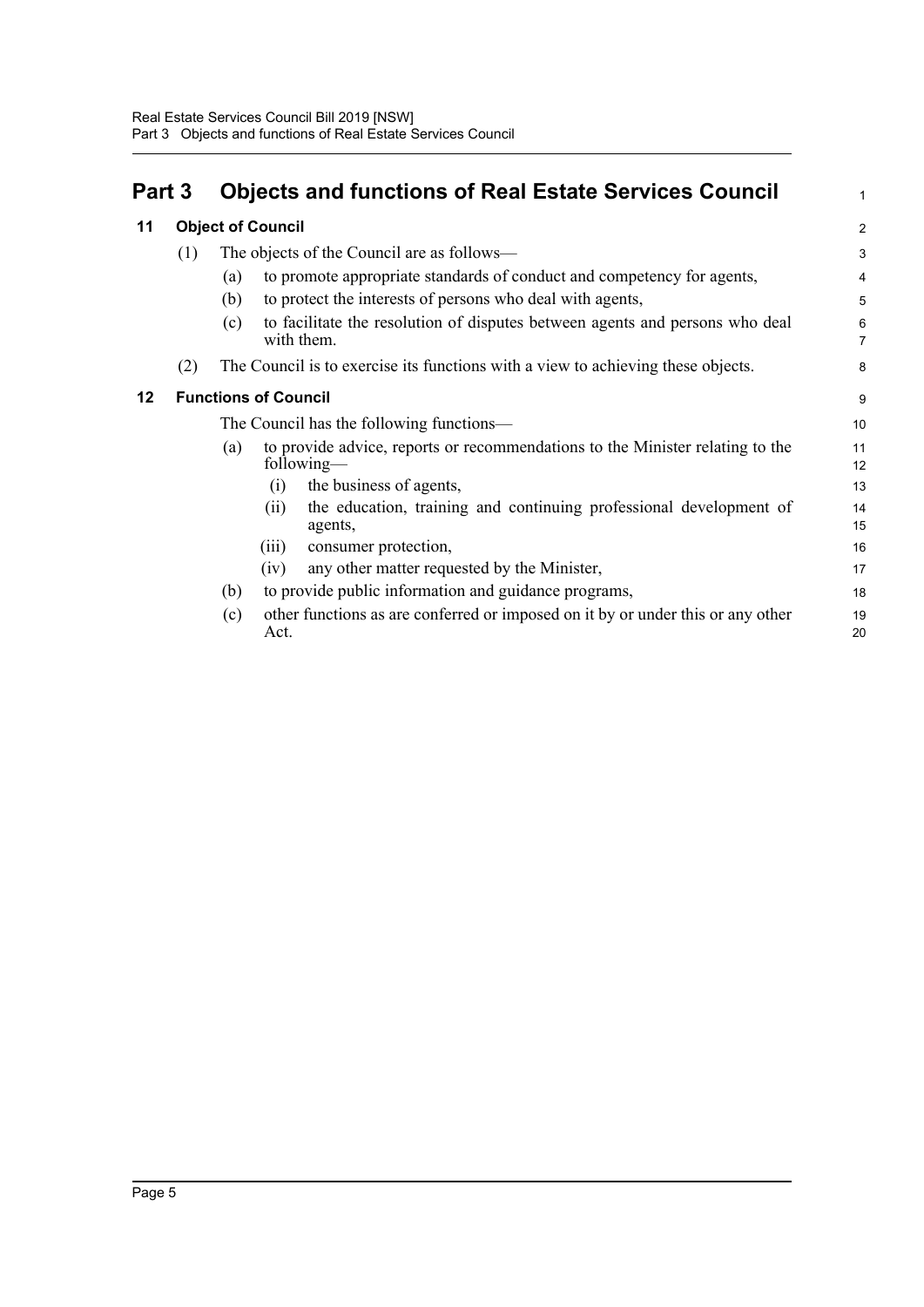<span id="page-10-0"></span>

<span id="page-10-4"></span><span id="page-10-3"></span><span id="page-10-2"></span><span id="page-10-1"></span>

| 13 |     |                   | <b>Recovery of amounts due to Council</b>                                                                                                                                                                                                                                                                                                                                                           | $\overline{\mathbf{c}}$    |
|----|-----|-------------------|-----------------------------------------------------------------------------------------------------------------------------------------------------------------------------------------------------------------------------------------------------------------------------------------------------------------------------------------------------------------------------------------------------|----------------------------|
|    |     |                   | Any charge, fee or other money due to the Council may be recovered by the Council<br>as a debt in a court of competent jurisdiction.                                                                                                                                                                                                                                                                | 3<br>4                     |
| 14 |     |                   | <b>Service of documents</b>                                                                                                                                                                                                                                                                                                                                                                         | 5                          |
|    | (1) |                   | A document that is authorised or required by this Act or the regulations to be served<br>on any person may be served by any of the following methods—                                                                                                                                                                                                                                               | 6<br>7                     |
|    |     | (a)               | in the case of an individual—by personal delivery to the person,                                                                                                                                                                                                                                                                                                                                    | 8                          |
|    |     | (b)               | by post to the address specified by the person for the service of documents of<br>that kind,                                                                                                                                                                                                                                                                                                        | 9<br>10                    |
|    |     | (c)               | in the case of an individual who has not specified such an address—by post to<br>the residential or business address of the person last known to the person<br>serving the document,                                                                                                                                                                                                                | 11<br>12<br>13             |
|    |     | (d)               | in the case of a corporation—by post to the registered office or any other office<br>of the corporation or by leaving it at any such office with a person apparently<br>over the age of 16 years,                                                                                                                                                                                                   | 14<br>15<br>16             |
|    |     | (e)               | by email to an email address specified by the person for the service of<br>documents of that kind,                                                                                                                                                                                                                                                                                                  | 17<br>18                   |
|    |     | (f)               | by any other method authorised by the regulations for the service of<br>documents of that kind.                                                                                                                                                                                                                                                                                                     | 19<br>20                   |
|    | (2) |                   | A document may be served on the Council by any of the following methods—                                                                                                                                                                                                                                                                                                                            | 21                         |
|    |     | (a)               | by post to the address specified by the Council for the service of documents of<br>that kind,                                                                                                                                                                                                                                                                                                       | 22<br>23                   |
|    |     | (b)               | by post to an office of the Council or by leaving it at any such office with a<br>person apparently over the age of 16 years,                                                                                                                                                                                                                                                                       | 24<br>25                   |
|    |     | (c)               | by email to an email address specified by the Council for the service of<br>documents of that kind,                                                                                                                                                                                                                                                                                                 | 26<br>27                   |
|    |     | (d)               | by any other method authorised by the regulations for the service of<br>documents of that kind.                                                                                                                                                                                                                                                                                                     | 28<br>29                   |
|    | (3) |                   | Nothing in this section affects the operation of any provision of a law or of the rules<br>of a court authorising a document to be served on a person or the Council by any<br>other method.                                                                                                                                                                                                        | 30<br>31<br>32             |
|    | (4) |                   | In this section, <i>serve</i> includes give or send.                                                                                                                                                                                                                                                                                                                                                | 33                         |
| 15 |     |                   | <b>Personal liability</b>                                                                                                                                                                                                                                                                                                                                                                           | 34                         |
|    | (1) |                   | A matter or thing done or omitted to be done by the Commissioner or a person acting<br>under the direction of the Council, Board or Commissioner does not, if the matter or<br>thing was done or omitted to be done in good faith for the purpose of exercising a<br>function under this Act, subject the Commissioner or person so acting personally to<br>any action, liability, claim or demand. | 35<br>36<br>37<br>38<br>39 |
|    | (2) |                   | However, any such liability attaches instead to the Crown.                                                                                                                                                                                                                                                                                                                                          | 40                         |
| 16 |     | <b>Delegation</b> |                                                                                                                                                                                                                                                                                                                                                                                                     | 41                         |
|    | (1) | (a)               | The Council may delegate the exercise of any function of the Council under this Act<br>(other than this power of delegation) to-<br>any member of staff of the Council, or                                                                                                                                                                                                                          | 42<br>43<br>44             |
|    |     |                   |                                                                                                                                                                                                                                                                                                                                                                                                     |                            |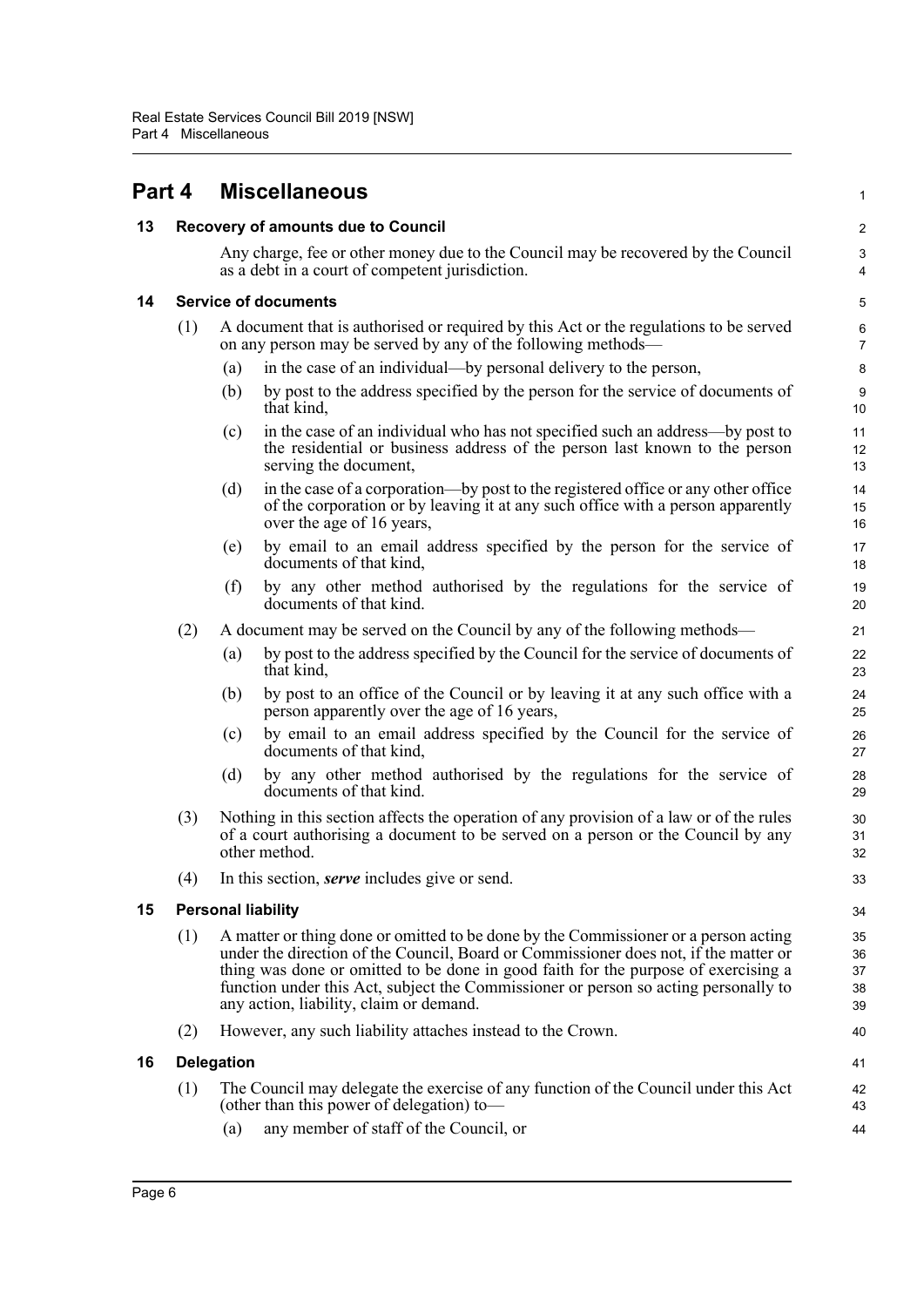(b) any person, or any class of persons, authorised for the purposes of this section by the regulations.

- (2) The Commissioner may delegate the exercise of any function of the Commissioner under this Act (other than this power of delegation) to—
	- (a) any member of staff of the Council, or
	- (b) any person, or any class of persons, authorised for the purposes of this section by the regulations.

#### <span id="page-11-0"></span>**17 Disclosure of information**

A person must not disclose any information obtained in connection with the administration or execution of this Act (or any other Act conferring or imposing functions on the Council) unless that disclosure is made—

- (a) with the consent of the person from whom the information was obtained, or
- (b) in connection with the administration or execution of this Act (or any such other Act), or
- (c) for the purposes of any legal proceedings arising out of this Act (or any such other Act) or of any report of any such proceedings, or
- (d) in accordance with a requirement imposed under the *Ombudsman Act 1974*, or
- (e) with other lawful excuse.

Maximum penalty— 20 penalty units.

#### <span id="page-11-1"></span>**18 Nature of proceedings for offences**

Proceedings for an offence under this Act or the regulations may be dealt with summarily before the Local Court.

#### <span id="page-11-2"></span>**19 Regulations**

The Governor may make regulations, not inconsistent with this Act, for or with respect to any matter that by this Act is required or permitted to be prescribed or that is necessary or convenient to be prescribed for carrying out or giving effect to this Act.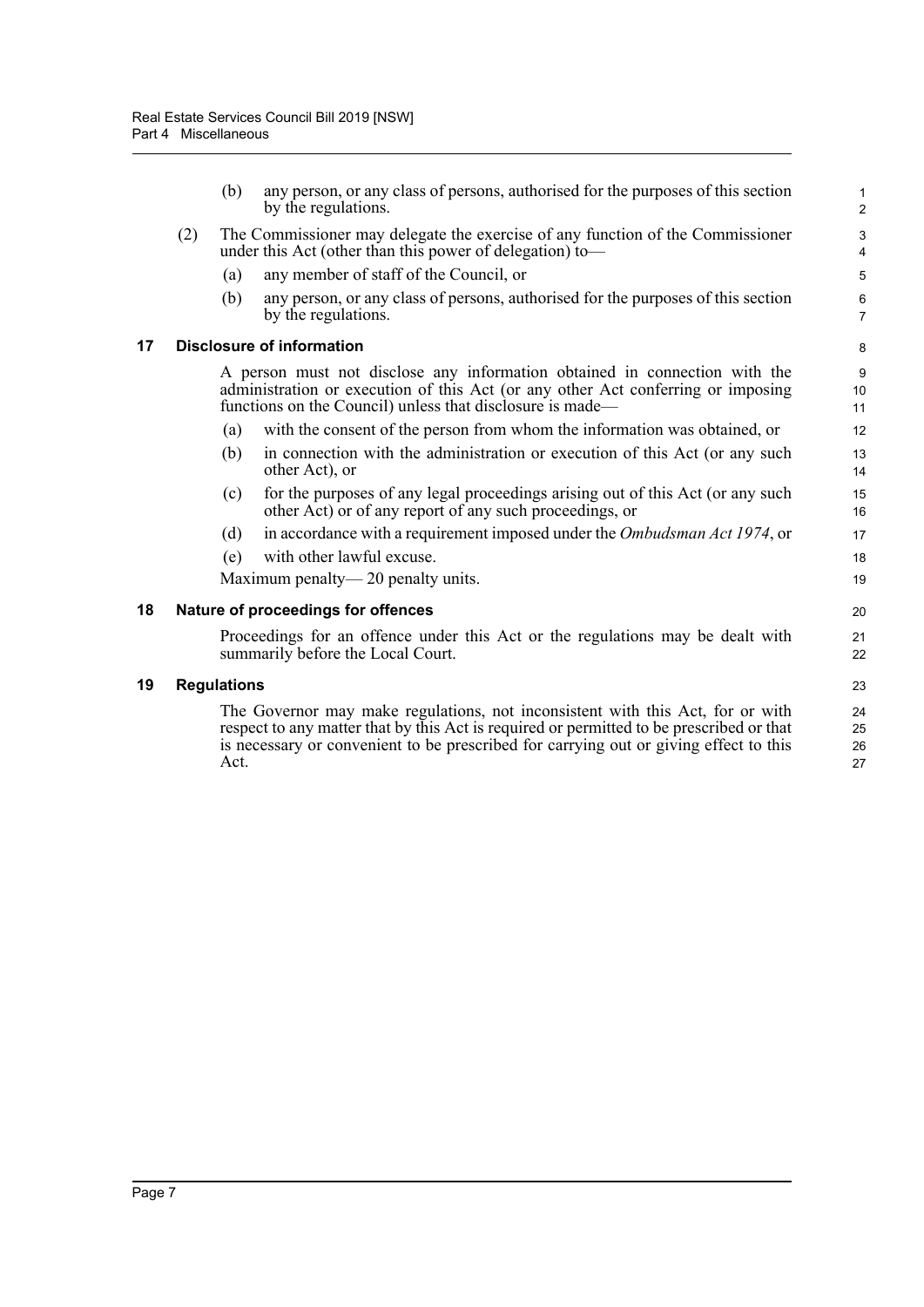# <span id="page-12-0"></span>**Schedule 1 Savings, transitional and other provisions**

## **Part 1 General**

### **1 Regulations**

- (1) The regulations may contain provisions of a savings or transitional nature consequent on the enactment of this Act or any Act that amends this Act.
- (2) Any such provision—
	- (a) may, if the regulations so provide, take effect from the date of assent to the Act concerned or a later date, and

1

2

- (b) has effect despite anything to the contrary in this Schedule.
- (3) To the extent to which any such provision takes effect from a date that is earlier than the date of its publication on the NSW legislation website, the provision does not operate so as—
	- (a) to affect, in a manner prejudicial to any person (other than the State or an authority of the State), the rights of that person existing before the date of its publication, or
	- (b) to impose liabilities on any person (other than the State or an authority of the State) in respect of anything done or omitted to be done before the date of its publication.
- (4) Without limiting subclauses (1) and (2), regulations made for the purposes of this clause may amend this Schedule to provide for additional or different savings and transitional provisions instead of including the provisions in the regulations.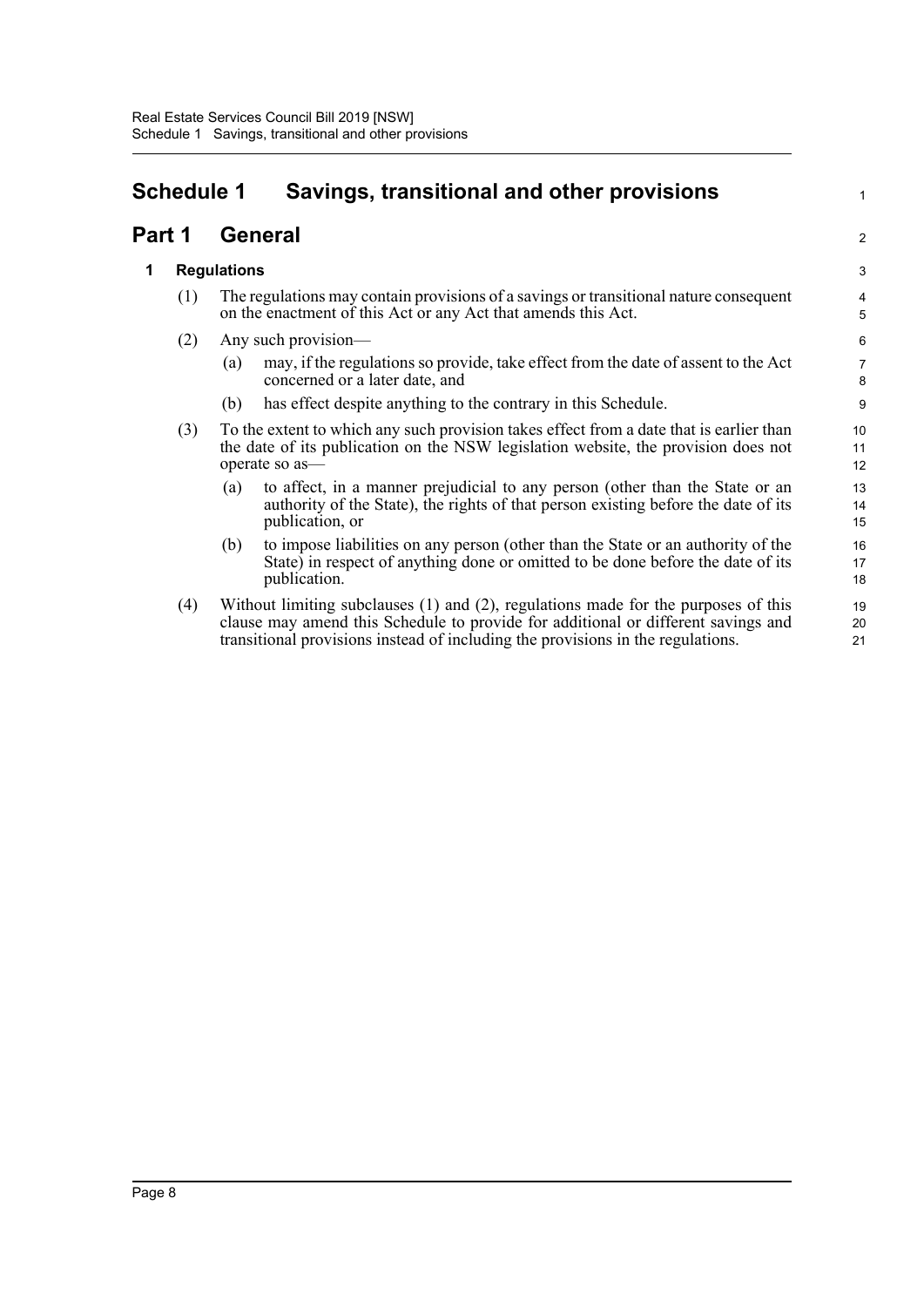<span id="page-13-0"></span>

|             | <b>Schedule 2</b><br><b>Constitution and procedure of Board</b> |                    |                                                                                                                                                                                                                                                                                   | 1                    |
|-------------|-----------------------------------------------------------------|--------------------|-----------------------------------------------------------------------------------------------------------------------------------------------------------------------------------------------------------------------------------------------------------------------------------|----------------------|
| Part 1      |                                                                 |                    | General                                                                                                                                                                                                                                                                           | $\overline{c}$       |
| 1           |                                                                 | <b>Definitions</b> |                                                                                                                                                                                                                                                                                   | 3                    |
|             |                                                                 |                    | In this Schedule-                                                                                                                                                                                                                                                                 | 4                    |
|             |                                                                 |                    | <i>appointed member</i> means a person who is appointed by the Minister as a member of                                                                                                                                                                                            | 5                    |
|             |                                                                 |                    | the Board.                                                                                                                                                                                                                                                                        | 6                    |
|             |                                                                 |                    | <b>Chairperson</b> means the Chairperson of the Board.                                                                                                                                                                                                                            | 7                    |
|             |                                                                 |                    | member means any member of the Board.                                                                                                                                                                                                                                             | 8                    |
| Part 2      |                                                                 |                    | <b>Constitution</b>                                                                                                                                                                                                                                                               | 9                    |
| $\mathbf 2$ |                                                                 |                    | <b>Terms of office of members</b>                                                                                                                                                                                                                                                 | 10                   |
|             |                                                                 |                    | Subject to this Schedule and the regulations, an appointed member holds office for<br>such period (not exceeding 3 years) as is specified in the member's instrument of<br>appointment, but is eligible (if otherwise qualified) for re-appointment.                              | 11<br>12<br>13       |
| 3           |                                                                 |                    | <b>Part-time appointments</b>                                                                                                                                                                                                                                                     | 14                   |
|             |                                                                 |                    | Appointed members hold office as part-time members.                                                                                                                                                                                                                               | 15                   |
| 4           |                                                                 | Remuneration       |                                                                                                                                                                                                                                                                                   | 16                   |
|             |                                                                 |                    | The Minister may from time to time determine an amount of remuneration (including<br>travelling and subsistence allowances) in respect of the office of appointed members.                                                                                                        | 17<br>18             |
| 5           | <b>Deputies</b>                                                 |                    |                                                                                                                                                                                                                                                                                   | 19                   |
|             | (1)                                                             |                    | A member may, from time to time, appoint a person to be the deputy of the member,<br>and may revoke any such appointment.                                                                                                                                                         | 20<br>21             |
|             | (2)                                                             |                    | In the absence of a member, the member's deputy may, if available, act in the place<br>of the member.                                                                                                                                                                             | 22<br>23             |
|             | (3)                                                             |                    | While acting in the place of a member, a person has all the functions of the member<br>and is taken to be a member.                                                                                                                                                               | 24<br>25             |
|             | (4)                                                             |                    | For the purposes of this clause, a vacancy in the office of a member is taken to be an<br>absence of the member.                                                                                                                                                                  | 26<br>27             |
|             | (5)                                                             |                    | This clause does not operate to confer on the deputy of a member who is the<br>Chairperson the member's functions as Chairperson.                                                                                                                                                 | 28<br>29             |
| 6           |                                                                 |                    | Vacancy in office of member                                                                                                                                                                                                                                                       | 30                   |
|             | (1)                                                             |                    | The office of an appointed member becomes vacant if the member—                                                                                                                                                                                                                   | 31                   |
|             |                                                                 | (a)                | dies, or                                                                                                                                                                                                                                                                          | 32                   |
|             |                                                                 | (b)                | completes a term of office and is not re-appointed, or                                                                                                                                                                                                                            | 33                   |
|             |                                                                 | (c)                | resigns the office by instrument in writing addressed to the Minister, or                                                                                                                                                                                                         | 34                   |
|             |                                                                 | (d)                | is removed from office by the Minister under this clause, or                                                                                                                                                                                                                      | 35                   |
|             |                                                                 | (e)                | is absent from 3 consecutive meetings of the Board of which reasonable notice<br>has been given to the member personally or by post, except on leave granted<br>by the Minister or unless the member is excused by the Minister for having<br>been absent from those meetings, or | 36<br>37<br>38<br>39 |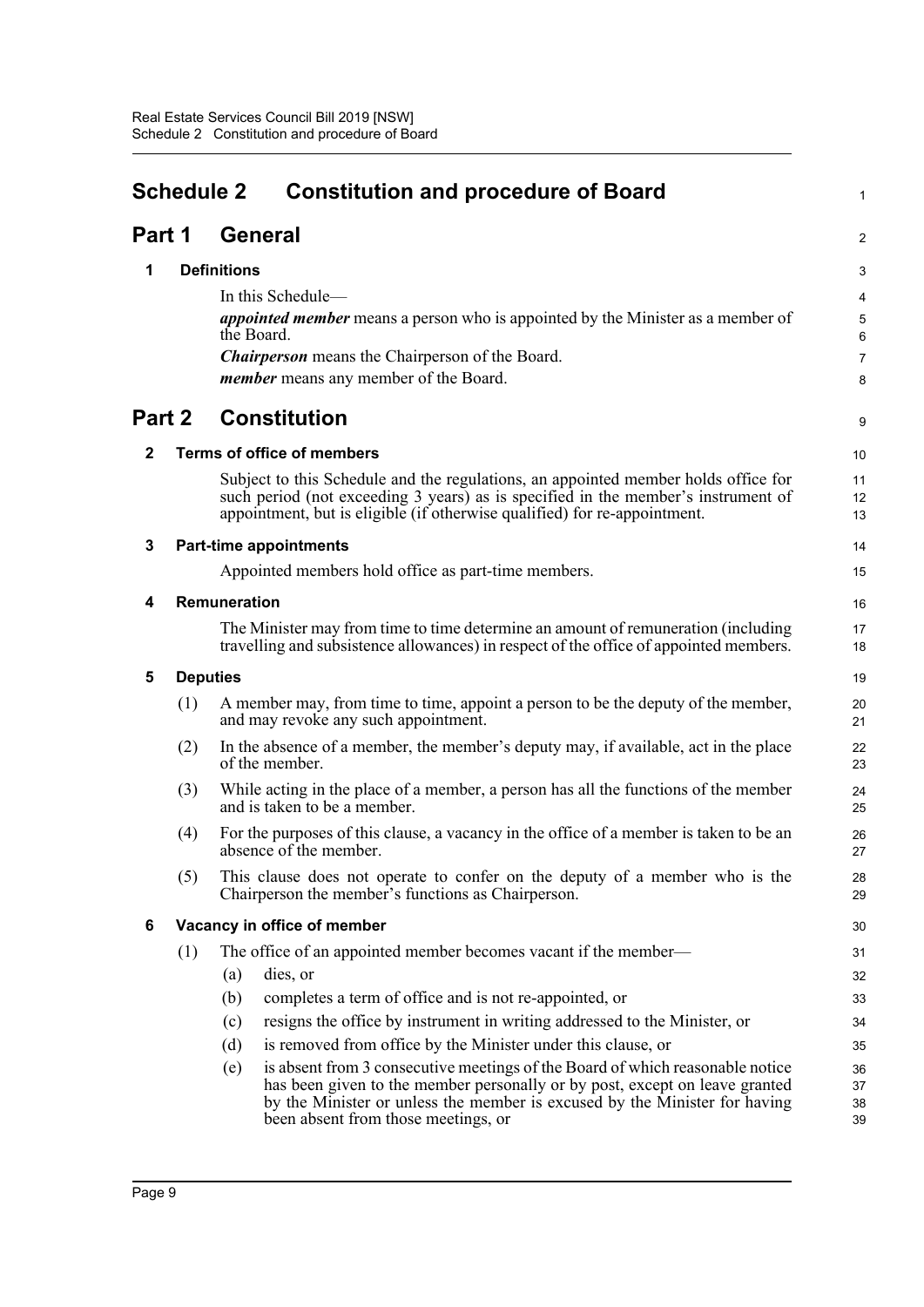|   |     | (f)         | becomes bankrupt, applies to take the benefit of any law for the relief of<br>bankrupt or insolvent debtors, compounds with his or her creditors or makes<br>an assignment of his or her remuneration for their benefit, or                               | $\mathbf{1}$<br>$\overline{\mathbf{c}}$<br>3 |
|---|-----|-------------|-----------------------------------------------------------------------------------------------------------------------------------------------------------------------------------------------------------------------------------------------------------|----------------------------------------------|
|   |     | (g)         | becomes a mentally incapacitated person, or                                                                                                                                                                                                               | 4                                            |
|   |     | (h)         | is convicted in New South Wales of an offence that is punishable by<br>imprisonment for 12 months or more or is convicted elsewhere than in New<br>South Wales of an offence that, if committed in New South Wales, would be<br>an offence so punishable. | 5<br>$6\phantom{a}$<br>$\overline{7}$<br>8   |
|   | (2) |             | The Minister may remove an appointed member from office at any time.                                                                                                                                                                                      | 9                                            |
| 7 |     |             | Filling of vacancy in office of appointed member                                                                                                                                                                                                          | 10                                           |
|   |     |             | If the office of any appointed member becomes vacant, a person is, subject to this Act<br>and the regulations, to be appointed to fill the vacancy.                                                                                                       | 11<br>12                                     |
| 8 |     | Chairperson |                                                                                                                                                                                                                                                           | 13                                           |
|   | (1) |             | The Chairperson vacates office as Chairperson if he or she—                                                                                                                                                                                               | 14                                           |
|   |     | (a)         | is removed from that office by the Minister under this clause, or                                                                                                                                                                                         | 15                                           |
|   |     | (b)         | resigns that office by instrument in writing addressed to the Minister, or                                                                                                                                                                                | 16                                           |
|   |     | (c)         | ceases to be a member of the Board.                                                                                                                                                                                                                       | 17                                           |
|   | (2) |             | The Minister may at any time remove the Chairperson from office as Chairperson.                                                                                                                                                                           | 18                                           |
| 9 |     |             | <b>Disclosure of pecuniary interests</b>                                                                                                                                                                                                                  | 19                                           |
|   | (1) | $If$ —      |                                                                                                                                                                                                                                                           | 20                                           |
|   |     | (a)         | a member has a direct or indirect pecuniary interest in a matter being<br>considered or about to be considered at a meeting of the Board, and                                                                                                             | 21<br>22                                     |
|   |     | (b)         | the interest appears to raise a conflict with the proper performance of the<br>member's duties in relation to the consideration of the matter,                                                                                                            | 23<br>24                                     |
|   |     |             | the member must, as soon as possible after the relevant facts have come to the<br>member's knowledge, disclose the nature of the interest at a meeting of the Board.                                                                                      | 25<br>26                                     |
|   | (2) |             | A disclosure by a member at a meeting of the Board that the member—                                                                                                                                                                                       | 27                                           |
|   |     | (a)         | is a member, or is in the employment, of a specified company or other body, or                                                                                                                                                                            | 28                                           |
|   |     | (b)         | is a partner, or is in the employment, of a specified person, or                                                                                                                                                                                          | 29                                           |
|   |     | (c)         | has some other specified interest relating to a specified company or other body<br>or to a specified person,                                                                                                                                              | 30<br>31                                     |
|   |     |             | is a sufficient disclosure of the nature of the interest in any matter relating to that<br>company or other body or to that person that may arise after the date of the disclosure<br>and that is required to be disclosed under subclause (1).           | 32<br>33<br>34                               |
|   | (3) |             | Particulars of any disclosure made under this clause must be recorded by the Board<br>in a book kept for that purpose and that book must be open at all reasonable hours to<br>inspection by any person on payment of the fee determined by the Board.    | 35<br>36<br>37                               |
|   | (4) |             | After a member has disclosed the nature of an interest in any matter, the member<br>must not, unless the Minister or the Board otherwise determines—                                                                                                      | 38<br>39                                     |
|   |     | (a)         | be present during any deliberation of the Board with respect to the matter, or                                                                                                                                                                            | 40                                           |
|   |     | (b)         | take part in any decision of the Board with respect to the matter.                                                                                                                                                                                        | 41                                           |
|   | (5) |             | For the purposes of the making of a determination by the Board under subclause (4),<br>a member who has a direct or indirect pecuniary interest in a matter to which the<br>disclosure relates must not-                                                  | 42<br>43<br>44                               |

**8 Chairperson**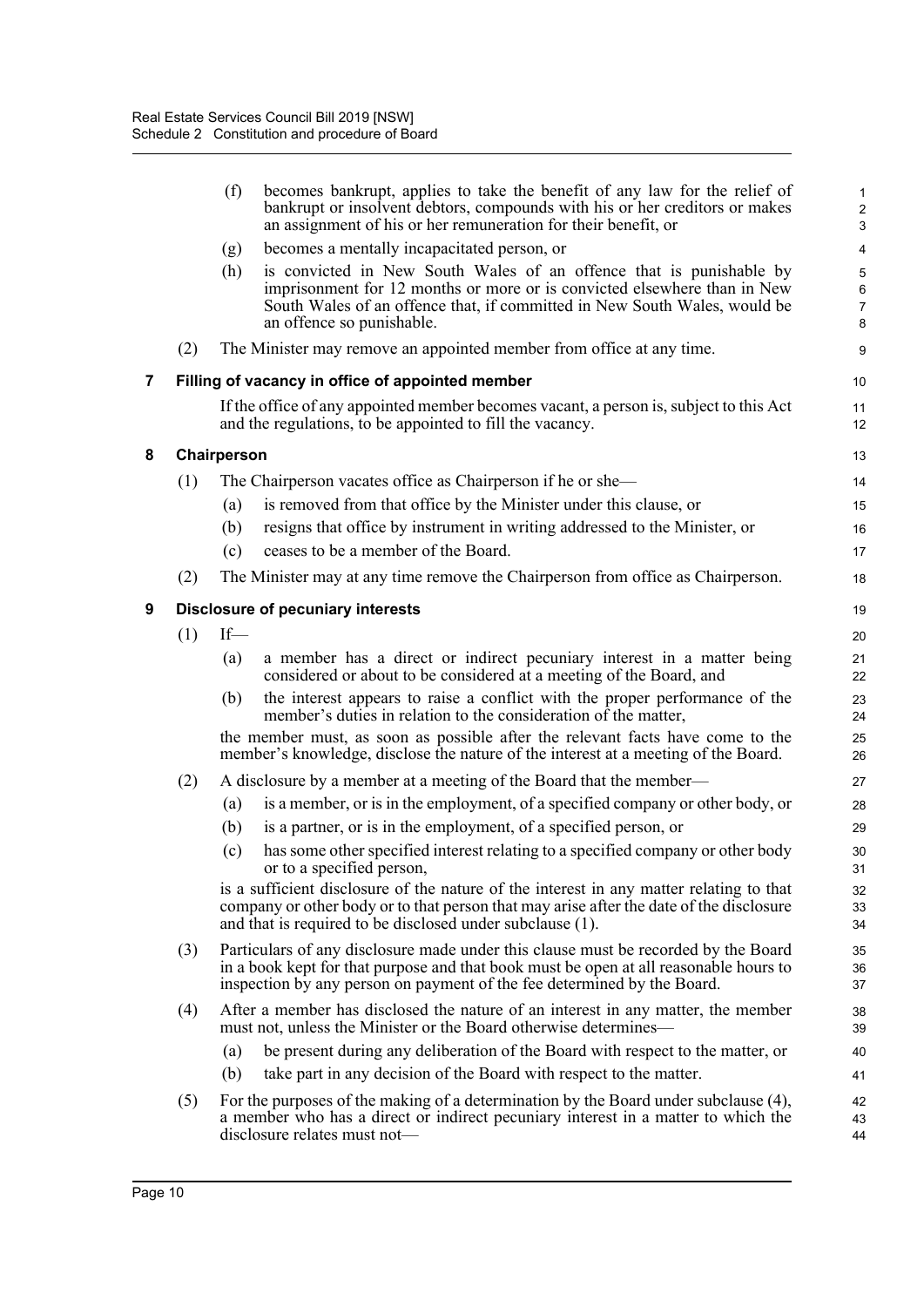|        |               | (a)    | be present during any deliberation of the Board for the purpose of making the<br>determination, or                                                                                                                                                                                                                                                                              | $\mathbf{1}$<br>$\overline{2}$ |
|--------|---------------|--------|---------------------------------------------------------------------------------------------------------------------------------------------------------------------------------------------------------------------------------------------------------------------------------------------------------------------------------------------------------------------------------|--------------------------------|
|        |               | (b)    | take part in the making by the Board of the determination.                                                                                                                                                                                                                                                                                                                      | $\mathsf 3$                    |
|        | (6)           |        | A contravention of this clause does not invalidate any decision of the Board.                                                                                                                                                                                                                                                                                                   | 4                              |
|        | (7)           |        | This clause applies to a member of a committee of the Board and the committee in<br>the same way as it applies to a member of the Board and the Board.                                                                                                                                                                                                                          | 5<br>6                         |
| 10     |               |        | <b>Effect of certain other Acts</b>                                                                                                                                                                                                                                                                                                                                             | $\overline{7}$                 |
|        | (1)           |        | The provisions of the <i>Government Sector Employment Act 2013</i> relating to the<br>employment of Public Service employees do not apply to an appointed member.                                                                                                                                                                                                               | 8<br>9                         |
|        | (2)           |        | If by or under any Act provision is made—                                                                                                                                                                                                                                                                                                                                       | 10                             |
|        |               | (a)    | requiring a person who is the holder of a specified office to devote the whole<br>of his or her time to the duties of that office, or                                                                                                                                                                                                                                           | 11<br>12                       |
|        |               | (b)    | prohibiting the person from engaging in employment outside the duties of that<br>office,                                                                                                                                                                                                                                                                                        | 13<br>14                       |
|        |               |        | the provision does not operate to disqualify the person from holding that office and<br>also the office of an appointed member or from accepting and retaining any<br>remuneration payable to the person under this Act as a member.                                                                                                                                            | 15<br>16<br>17                 |
| 11     |               |        | <b>Personal liability</b>                                                                                                                                                                                                                                                                                                                                                       | 18                             |
|        |               |        | A matter or thing done or omitted to be done by the Board, a member of the Board<br>or a person acting under the direction of the Board does not, if the matter or thing was<br>done or omitted to be done in good faith for the purpose of executing this or any other<br>Act, subject a member or a person so acting personally to any action, liability, claim<br>or demand. | 19<br>20<br>21<br>22<br>23     |
|        |               |        | <b>Procedure</b>                                                                                                                                                                                                                                                                                                                                                                |                                |
| Part 3 |               |        |                                                                                                                                                                                                                                                                                                                                                                                 | 24                             |
| 12     |               |        | <b>General procedure</b>                                                                                                                                                                                                                                                                                                                                                        | 25                             |
|        |               |        | The procedure for the calling of meetings of the Board and for the conduct of<br>business at those meetings is, subject to this Act and the regulations, to be as<br>determined by the Board.                                                                                                                                                                                   | 26<br>27<br>28                 |
| 13     | Quorum        |        |                                                                                                                                                                                                                                                                                                                                                                                 | 29                             |
|        |               | being. | The quorum for a meeting of the Board is a majority of its members for the time                                                                                                                                                                                                                                                                                                 | 30<br>31                       |
| 14     |               |        | <b>Presiding member</b>                                                                                                                                                                                                                                                                                                                                                         | 32                             |
|        | (1)           |        | The Chairperson (or, in the absence of the Chairperson, a person elected by the<br>members of the Board who are present at a meeting of the Board) is to preside at a<br>meeting of the Board.                                                                                                                                                                                  | 33<br>34<br>35                 |
|        | (2)           |        | The presiding member has a deliberative vote and, in the event of an equality of<br>votes, has a second or casting vote.                                                                                                                                                                                                                                                        | 36<br>37                       |
| 15     | <b>Voting</b> |        |                                                                                                                                                                                                                                                                                                                                                                                 | 38                             |
|        |               |        | A decision supported by a majority of the votes cast at a meeting of the Board at<br>which a quorum is present is the decision of the Board.                                                                                                                                                                                                                                    | 39<br>40                       |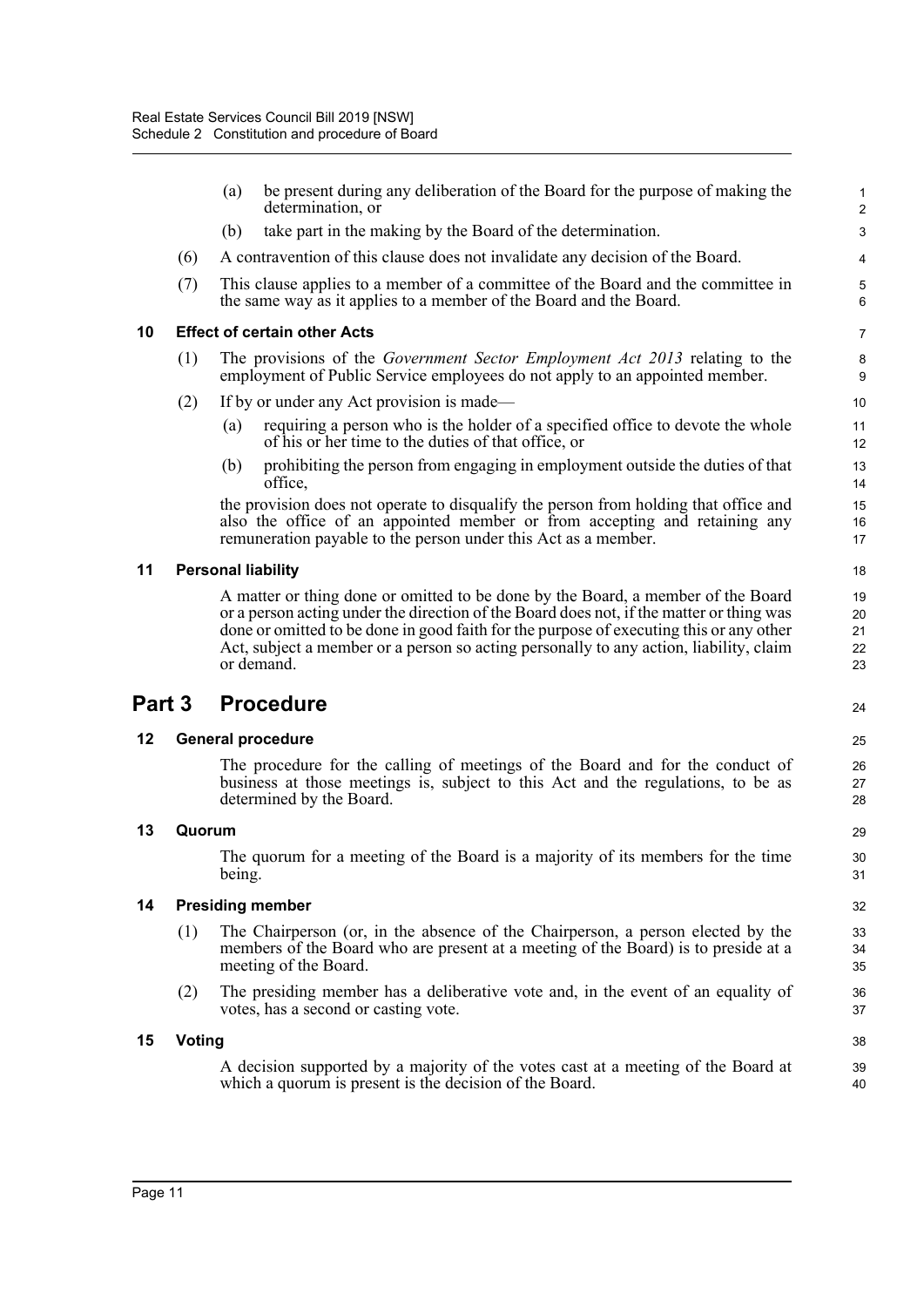#### **16 Transaction of business outside meetings or by telephone etc**

| (1) | The Board may, if it thinks fit, transact any of its business by the circulation of papers |
|-----|--------------------------------------------------------------------------------------------|
|     | among all the members of the Board for the time being, and a resolution in writing         |
|     | approved in writing by a majority of those members is taken to be a decision of the        |
|     | Board made at a meeting of the Board.                                                      |

- (2) The Board may, if it thinks fit, transact any of its business at a meeting at which members (or some members) participate by telephone or other electronic means, but only if any member who speaks on a matter before the meeting can be heard by the other members.
- (3) For the purposes of—

| the approval of a resolution under subclause (1), or                              |    |
|-----------------------------------------------------------------------------------|----|
| (b) a meeting held in accordance with subclause $(2)$ ,                           | 12 |
| the Chairperson and each other member have the same voting rights as they have at | 13 |

er have the same voting rights as they have at an ordinary meeting of the Board.

- (4) A resolution approved under subclause (1) is, subject to the regulations, to be recorded in the minutes of the meetings of the Board.
- (5) Papers may be circulated among the members for the purposes of subclause (1) by electronic means.

### **17 First meeting**

The Minister may call the first meeting of the Board in such manner as the Minister thinks fit.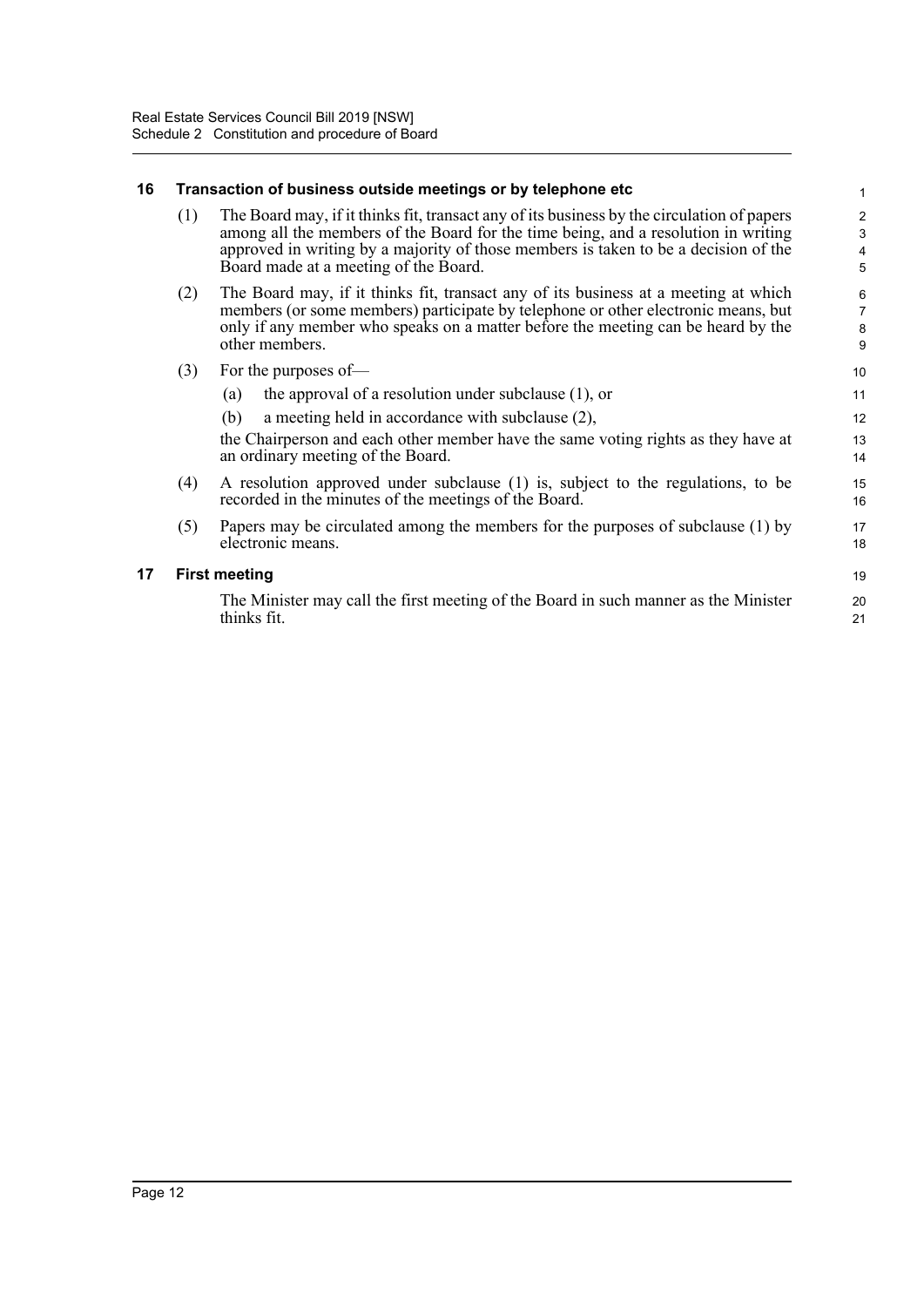## <span id="page-17-0"></span>**Schedule 3 Provisions relating to Real Estate Services Commissioner**

|   |                                                         |                                                                                                                                                 | <b>Commissioner</b>                                                                                                                                                                                                                                          | $\boldsymbol{2}$         |  |  |  |
|---|---------------------------------------------------------|-------------------------------------------------------------------------------------------------------------------------------------------------|--------------------------------------------------------------------------------------------------------------------------------------------------------------------------------------------------------------------------------------------------------------|--------------------------|--|--|--|
| 1 | <b>Appointment of Real Estate Services Commissioner</b> |                                                                                                                                                 |                                                                                                                                                                                                                                                              |                          |  |  |  |
|   | (1)                                                     |                                                                                                                                                 | The Commissioner holds office for the term, not exceeding 5 years, specified in the<br>instrument of appointment, but is eligible for re-appointment.                                                                                                        | 4<br>5                   |  |  |  |
|   | (2)                                                     |                                                                                                                                                 | The office of Commissioner is a statutory office and the provisions of the<br>Government Sector Employment Act 2013 relating to the employment of Public<br>Service employees do not apply to that office.                                                   | 6<br>$\overline{7}$<br>8 |  |  |  |
|   | (3)                                                     |                                                                                                                                                 | A person is not eligible to be appointed for more than 2 terms of office as<br>Commissioner (whether or not consecutive terms).                                                                                                                              | $\boldsymbol{9}$<br>10   |  |  |  |
|   | (4)                                                     |                                                                                                                                                 | The office of Commissioner is a full-time office and the holder of the office is<br>required to hold it on that basis, except to the extent permitted by the Minister.                                                                                       | 11<br>12                 |  |  |  |
| 2 | <b>Remuneration and allowances</b>                      |                                                                                                                                                 |                                                                                                                                                                                                                                                              |                          |  |  |  |
|   | (1)                                                     | The amount of remuneration of the Commissioner is to be determined in accordance<br>with the Statutory and Other Offices Remuneration Act 1975. |                                                                                                                                                                                                                                                              |                          |  |  |  |
|   | (2)                                                     |                                                                                                                                                 | The Minister may from time to time determine the amount of travelling and<br>subsistence allowances in respect of the office of Commissioner.                                                                                                                | 16<br>17                 |  |  |  |
| 3 | Vacancy in office                                       |                                                                                                                                                 |                                                                                                                                                                                                                                                              |                          |  |  |  |
|   | (1)                                                     |                                                                                                                                                 | The office of Commissioner becomes vacant if the Commissioner—                                                                                                                                                                                               | 19                       |  |  |  |
|   |                                                         | (a)                                                                                                                                             | dies, or                                                                                                                                                                                                                                                     | 20                       |  |  |  |
|   |                                                         | (b)                                                                                                                                             | completes a term of office and is not re-appointed, or                                                                                                                                                                                                       | 21                       |  |  |  |
|   |                                                         | (c)                                                                                                                                             | resigns the office by instrument in writing addressed to the Minister, or                                                                                                                                                                                    | 22                       |  |  |  |
|   |                                                         | (d)                                                                                                                                             | is removed from office by the Governor under clause 4, or                                                                                                                                                                                                    | 23                       |  |  |  |
|   |                                                         | (e)                                                                                                                                             | becomes bankrupt, applies to take the benefit of any law for the relief of<br>bankrupt or insolvent debtors, compounds with the Commissioner's creditors<br>or makes an assignment of the Commissioner's remuneration for their benefit,<br><b>or</b>        | 24<br>25<br>26<br>27     |  |  |  |
|   |                                                         | (f)                                                                                                                                             | becomes a mentally incapacitated person, or                                                                                                                                                                                                                  | 28                       |  |  |  |
|   |                                                         | (g)                                                                                                                                             | is convicted in New South Wales of an offence that is punishable by<br>imprisonment for 12 months or more or is convicted elsewhere than in New<br>South Wales of an offence that, if committed in New South Wales, would be<br>an offence so punishable, or | 29<br>30<br>31<br>32     |  |  |  |
|   |                                                         | (h)                                                                                                                                             | is imprisoned in respect of a conviction for an offence punishable in New<br>South Wales by imprisonment or for an offence committed elsewhere than in<br>New South Wales that, if committed in New South Wales, would be an offence<br>so punishable.       | 33<br>34<br>35<br>36     |  |  |  |
|   | (2)                                                     |                                                                                                                                                 | If the office of Commissioner becomes vacant, a person is, subject to this Act, to be<br>appointed to fill the vacancy.                                                                                                                                      | 37<br>38                 |  |  |  |
| 4 | <b>Removal from office</b>                              |                                                                                                                                                 |                                                                                                                                                                                                                                                              |                          |  |  |  |
|   |                                                         |                                                                                                                                                 | The Governor may, on the recommendation of the Council (other than an incumbent<br>Commissioner), remove the Commissioner from office, but only for incompetence,<br>incapacity or misbehaviour.                                                             | 40<br>41<br>42           |  |  |  |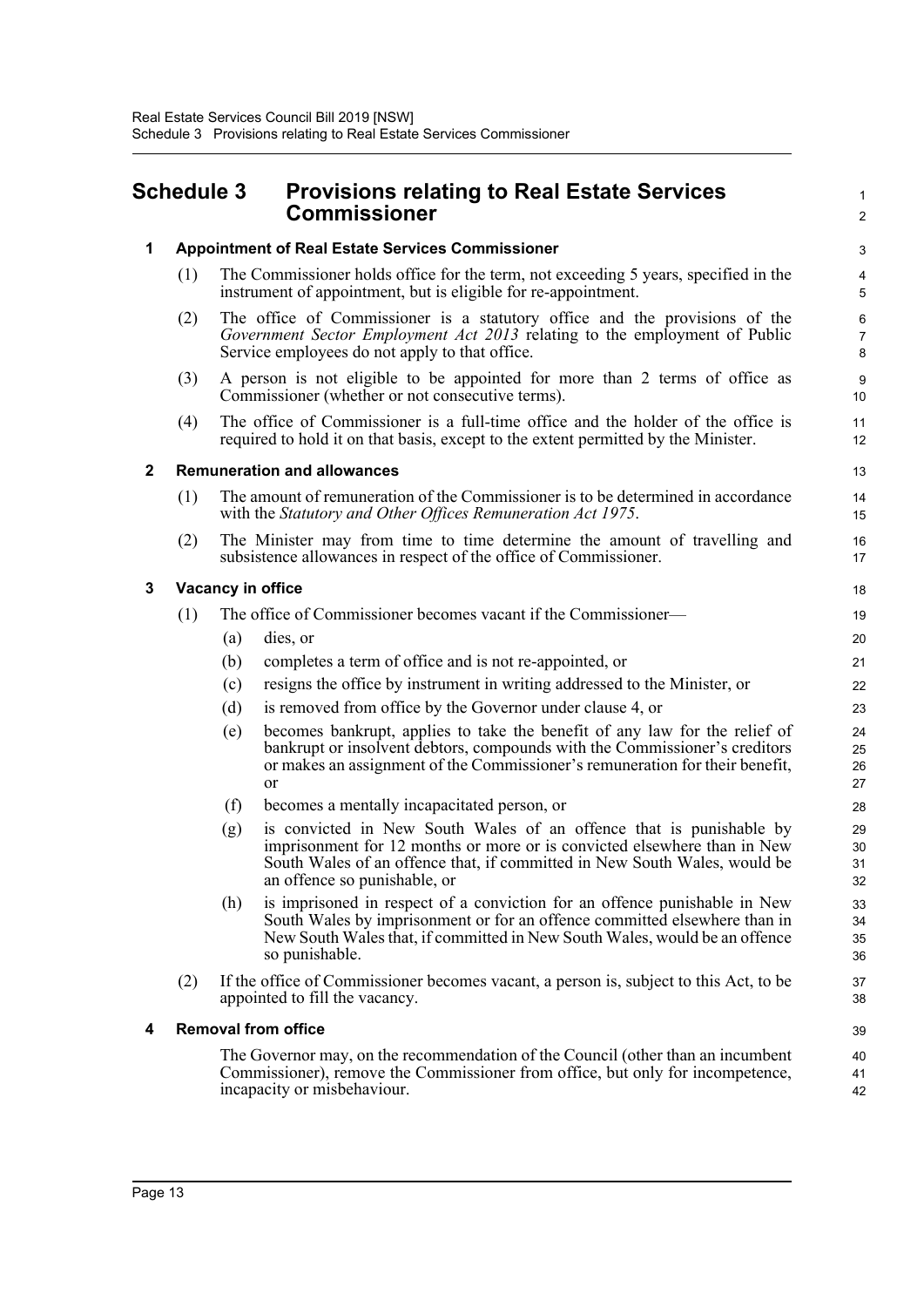### **5 Acting Commissioner**

**6 Leave**

| (1)   | The Minister, on the recommendation of the Council, may appoint a person to act as<br>the Commissioner during the illness or absence of the Commissioner or during a<br>vacancy in the office of Commissioner. | 2<br>3<br>4 |  |  |
|-------|----------------------------------------------------------------------------------------------------------------------------------------------------------------------------------------------------------------|-------------|--|--|
| (2)   | A person, while acting as Commissioner, has and may exercise the functions of the<br>Commissioner and is taken to be the Commissioner.                                                                         | 5<br>6      |  |  |
| (3)   | The Minister may, on the recommendation of the Council, at any time, remove a<br>person from office as acting Commissioner.                                                                                    | 7<br>8      |  |  |
| (4)   | An acting Commissioner is entitled to be paid the remuneration (including travelling<br>and subsistence allowances) that the Minister may from time to time determine.                                         | 9<br>10     |  |  |
| Leave |                                                                                                                                                                                                                |             |  |  |
| (1)   | The entitlement of the Commissioner to annual and other leave is to be as stated in<br>the Commissioner's instrument of appointment.                                                                           | 12<br>13    |  |  |
| (2)   | The Commissioner may be granted leave by the Board.                                                                                                                                                            | 14          |  |  |